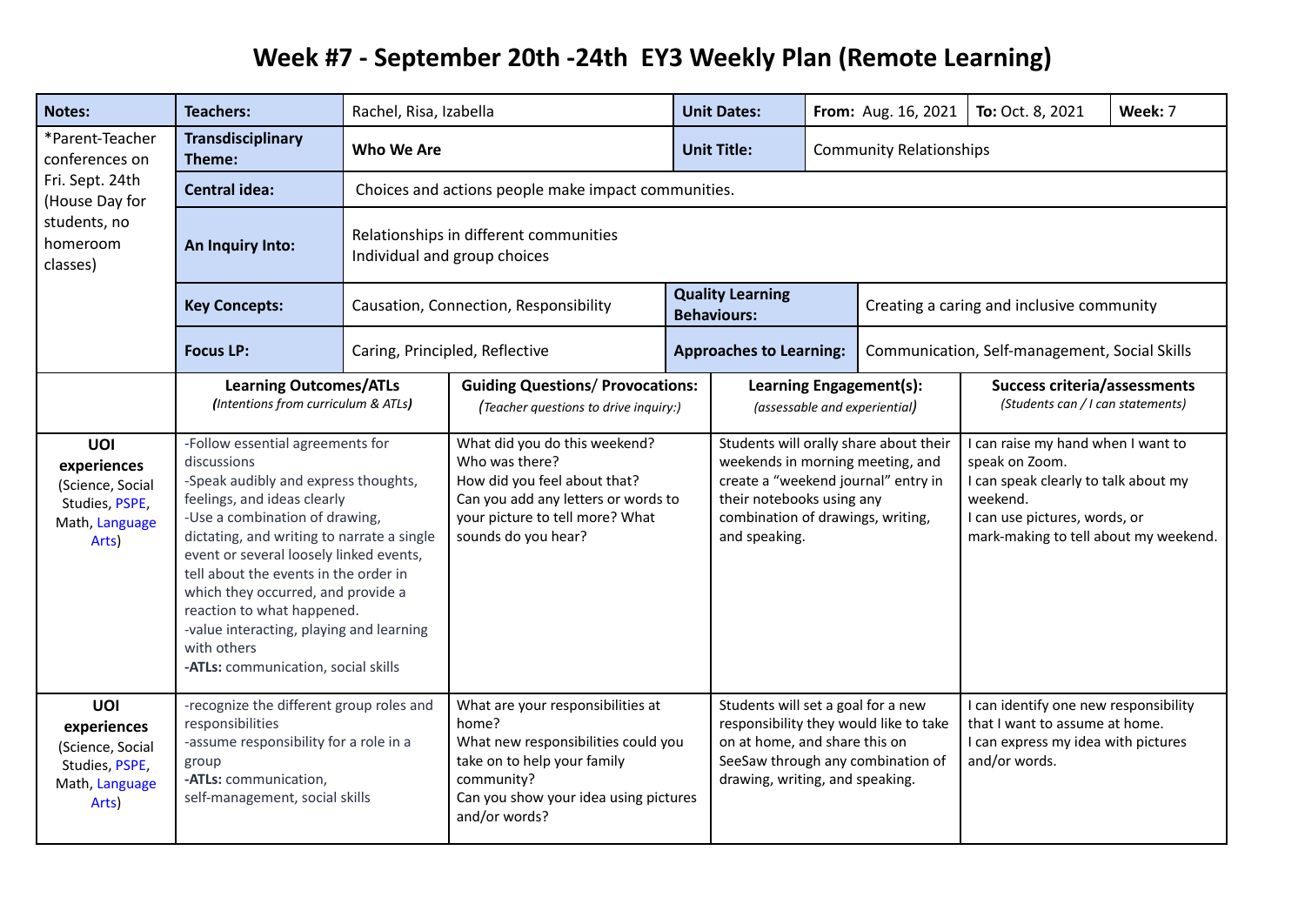| UOI<br>experiences<br>(Science, Social<br>Studies, PSPE,<br>Math, Language<br>Arts) | -Explain how different experiences can<br>result in different emotions<br>-Relate to different contexts presented<br>in visual texts according to their own<br>experiences<br>-With prompting and support, describe<br>the connection between two<br>individuals, events, ideas, or pieces of<br>information in a text.<br>-With prompting and support, ask and<br>answer questions about key details in a<br>text.<br>-ATLs: communication, social skills | What happened in the story?<br>How do you think the character felt<br>when that happened?<br>Did something like that ever happen to<br>you? What did you do and how did you<br>feel?                                                        | Students will listen to a read aloud<br>about friendship and will respond by<br>making a connection to their own<br>experiences using drawing, writing<br>and/or speaking. | I can relate a story about friendship to<br>my own experiences.<br>I can connect experiences with<br>emotions.<br>I can express my idea with pictures<br>and/or words.                                   |  |
|-------------------------------------------------------------------------------------|------------------------------------------------------------------------------------------------------------------------------------------------------------------------------------------------------------------------------------------------------------------------------------------------------------------------------------------------------------------------------------------------------------------------------------------------------------|---------------------------------------------------------------------------------------------------------------------------------------------------------------------------------------------------------------------------------------------|----------------------------------------------------------------------------------------------------------------------------------------------------------------------------|----------------------------------------------------------------------------------------------------------------------------------------------------------------------------------------------------------|--|
| <b>Stand-Alone</b><br><b>Math</b>                                                   | -connect number names and numerals<br>to the quantities they represent.<br>-read, write, compare and order cardinal<br>and ordinal number<br>-describe position and direction, for<br>example, inside, outside, above, below,                                                                                                                                                                                                                              | What number does the numicon shape<br>represent? Can you find that many<br>objects? Can you write the number?<br>Which number is biggest/smallest?<br>Can you put the numbers in order?<br>Can you describe where your secret<br>object is? | Students will connect numicon<br>shapes with numerals and quantities<br>of objects.<br>Position words will be introduced<br>through songs and/or videos.                   | I can connect a numicon shape to a<br>numeral, and to a quantity of objects.<br>I can write the numbers 1-10.<br>I can put numbers and quantities in<br>order.<br>I can describe position and direction. |  |
|                                                                                     | next to, behind, in front of, up, down.                                                                                                                                                                                                                                                                                                                                                                                                                    | What do you see inside/outside/ next<br>to, etc.?                                                                                                                                                                                           | Students will play a game of "I Spy,<br>using position words as clues.                                                                                                     |                                                                                                                                                                                                          |  |
|                                                                                     | -Follow essential agreements for<br>discussions<br>-Speak audibly and express thoughts,<br>feelings, and ideas clearly<br>-use cardinal and ordinal numbers in<br>real-life situations<br>-understand that calendars can be used<br>to determine the date, and to identify<br>and sequence days of the week and<br>months of the year<br>-ATLs: thinking, communication, social<br>skills                                                                  | How many days are in a week? What<br>day of the week is it today? What<br>month is it? What is the date? What<br>number comes next? How many tens<br>and ones are in that number? How<br>many days are there until [X Event]?               | Students will engage with calendar<br>activities at morning meetings on<br>Zoom, discussing days of the week,<br>months, and number                                        | I can identify and sequence the days of<br>the week.<br>I can talk about numbers as they relate<br>to the calendar.<br>I can listen and respond to others'<br>ideas.                                     |  |